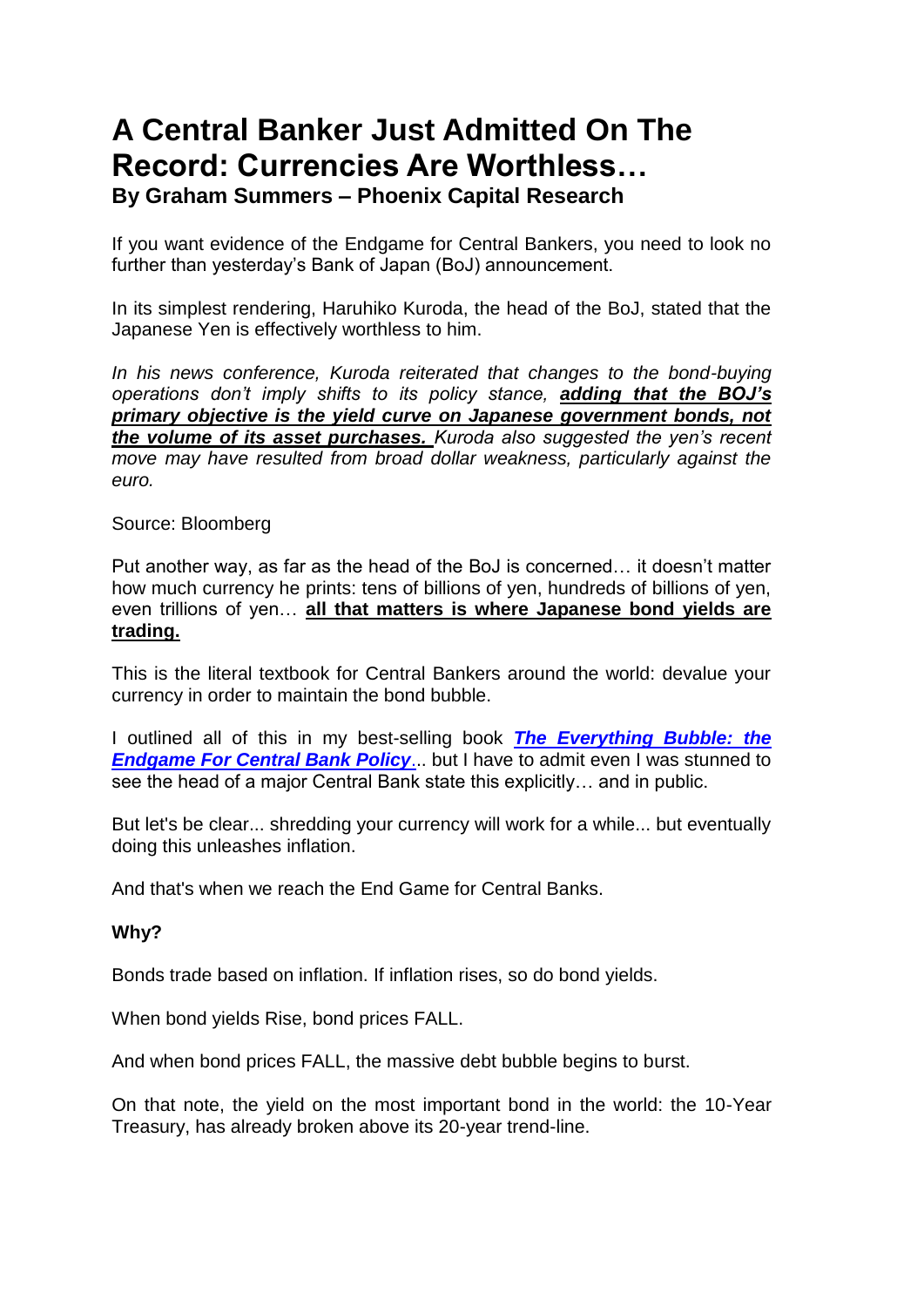

The US is not alone… the yield on 10-Year German Bunds has also broken its downtrend.



Even Japan's sovereign bonds are coming into the "inflationary" cross-hairs with yields on the 10-Year Japanese Government Bond just beginning to break about their long-term downtrend. And this is despite the BoJ printing Yen day day and night to target a 0% yield!